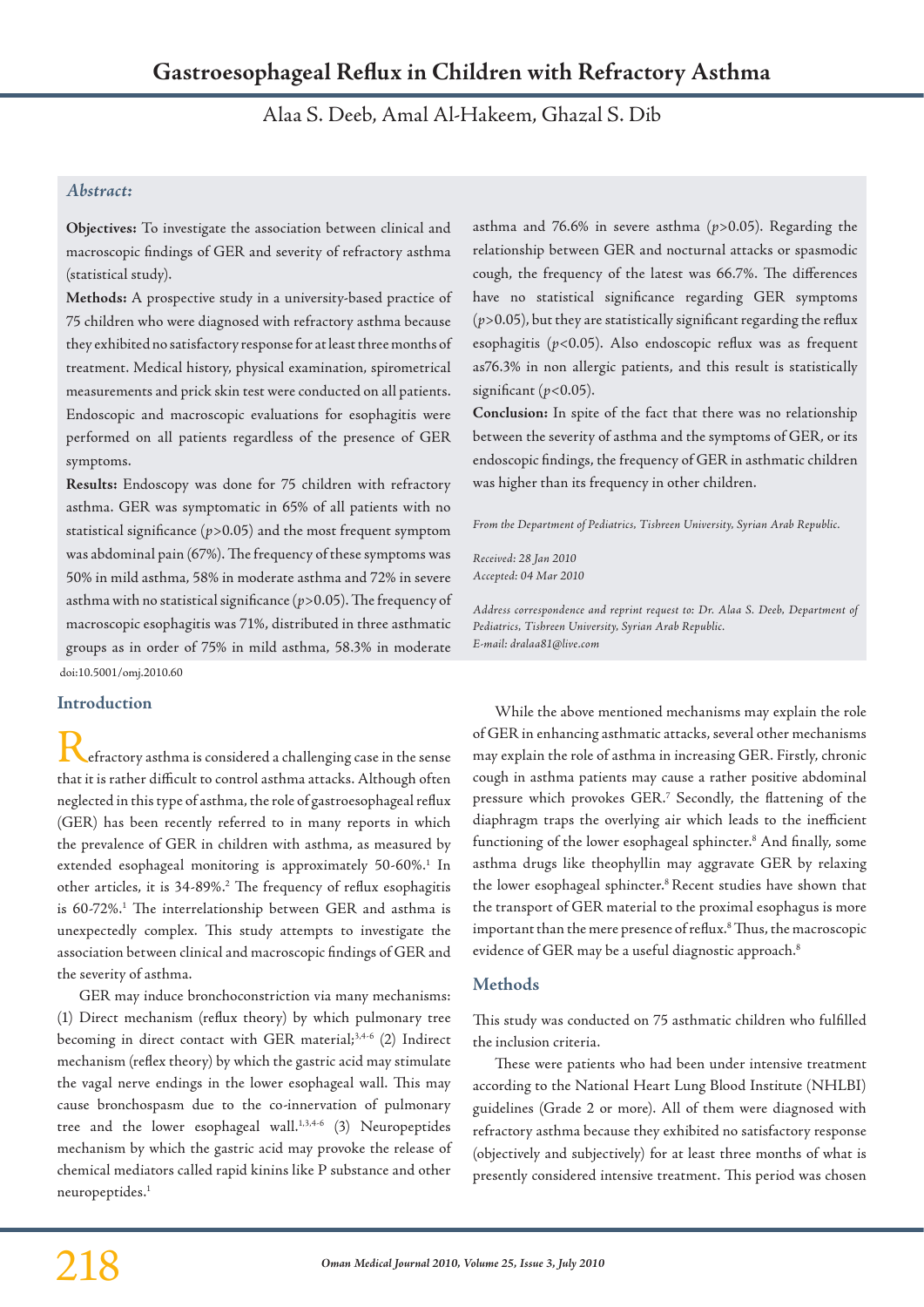not to be confounded by characterizing variability of asthma. The age of the patients should be at least 2 years in order to confirm the diagnosis of asthma. Non-allergic patients (negative prick skin test), or allergic patients who are not responding to anti-allergic treatment besides asthmatic medication were also included in this study. Patients with diseases which give symptoms similar to asthma (cardiac dysfunction, cystic fibrosis, COPD) were excluded from this study.

In addition to medical history, physical examination, and spirometrical measurements, daily variability values in peak expiratory flow (PEF) were conducted on all patients. Prick skin test was also performed on all patients. Prior to endoscopy, parents of the patients were given an informed consent explaining the risks and benefits of participating in this study. Patients were divided into three groups according to the severity of their asthmatic state, which was determined by the clinical evaluation of the patients during the past three months. The first group consisted of patients with mild asthma, the second of patients with moderate asthma, and the third of patients with severe asthma. All patients were on long term inhaler steroid and used short term mimetic inhaler when necessary. No patient was addicted to nonsteroid

anti-inflammatory. All patients were assessed for the presence of classical GER symptoms such as vomiting, abdominal pain, gastric fluid in the mouth, regurgitation, dysphagia, and chest pain.7 Endoscopic and macroscopic evaluations for esophagitis were performed on all patients regardless of the presence of GER symptoms. Endoscopy was performed by an enterologist blinded to the case of patients.

## **Results**

The results from this study are given in mean and SD values. Winks software was used for statistical analysis, and the appropriate test was used each time. 75 patients consisting of 55 boys and 20 girls were included in the study. The mean age of patients was 6.89±3.19. Clinical findings including frequency of GER symptoms in these patients are given in Table 1. There were no statistical differences with regard to age or duration of disease between the patients who were classified as having mild asthma and those who were classified as having moderate or severe asthma. Although there were some apparent differences in the clinical findings between the three groups of patients, these were not of statistical significance.

**Table 1:** Clinical Findings and Frequency of GER Symptoms in Patients with Asthma

| <b>Clinical Findings</b>        | Total patients n:75      | Mild persistent n:8 | Moderate persistent n:24 | Severe persistent n:43 | p value |
|---------------------------------|--------------------------|---------------------|--------------------------|------------------------|---------|
| Age                             | $\overline{\phantom{a}}$ | $8.25 \pm 3.57$     | $6.62 \pm 3.44$          | $6.81 \pm 2.97$        | 0.4415  |
| Period of asthma (year)         |                          | $7.32 + 3.92$       | $4.99 \pm 3.05$          | $5.2 \pm 2.49$         | 0.1213  |
| Abdominal pain                  | 28                       | 2(25%)              | 9(37.5%)                 | 17 (39.5%)             | 0.737   |
| Vomiting                        | 16                       | 1(12.5%)            | $5(20.8\%)$              | $10(23.3\%)$           | 0.79    |
| Abdominal<br>pain +<br>vomiting | 5                        | $1(2.5\%)$          | $\sim$                   | $4(9.3\%)$             | 0.78    |

The frequency of cases with GER symptoms appeared to be higher in the group of patients with severe asthma. While the frequency of esophagitis detected by endoscopy also appeared to be higher in this group. However, none of these differences were statistically significant, (Table 3). The frequency of endoscopic esophagitis in asthmatic patients regardless of GER symptoms is depicted in Table 3.

| Table 2: Symptoms of GER with endoscopic GER in patients with Asthma |  |  |
|----------------------------------------------------------------------|--|--|
|----------------------------------------------------------------------|--|--|

| <b>Symptoms of GER</b>   | Number of patients       | <b>Endoscopic GER</b> | Percentage               |
|--------------------------|--------------------------|-----------------------|--------------------------|
| Present                  | 49                       | 38                    | 77.5%                    |
| Absent                   | 26                       | 15                    | 57.5%                    |
| Total number of patients | 75                       | 53                    | $\overline{\phantom{a}}$ |
| p value                  | $\overline{\phantom{a}}$ | ٠                     | 0.11                     |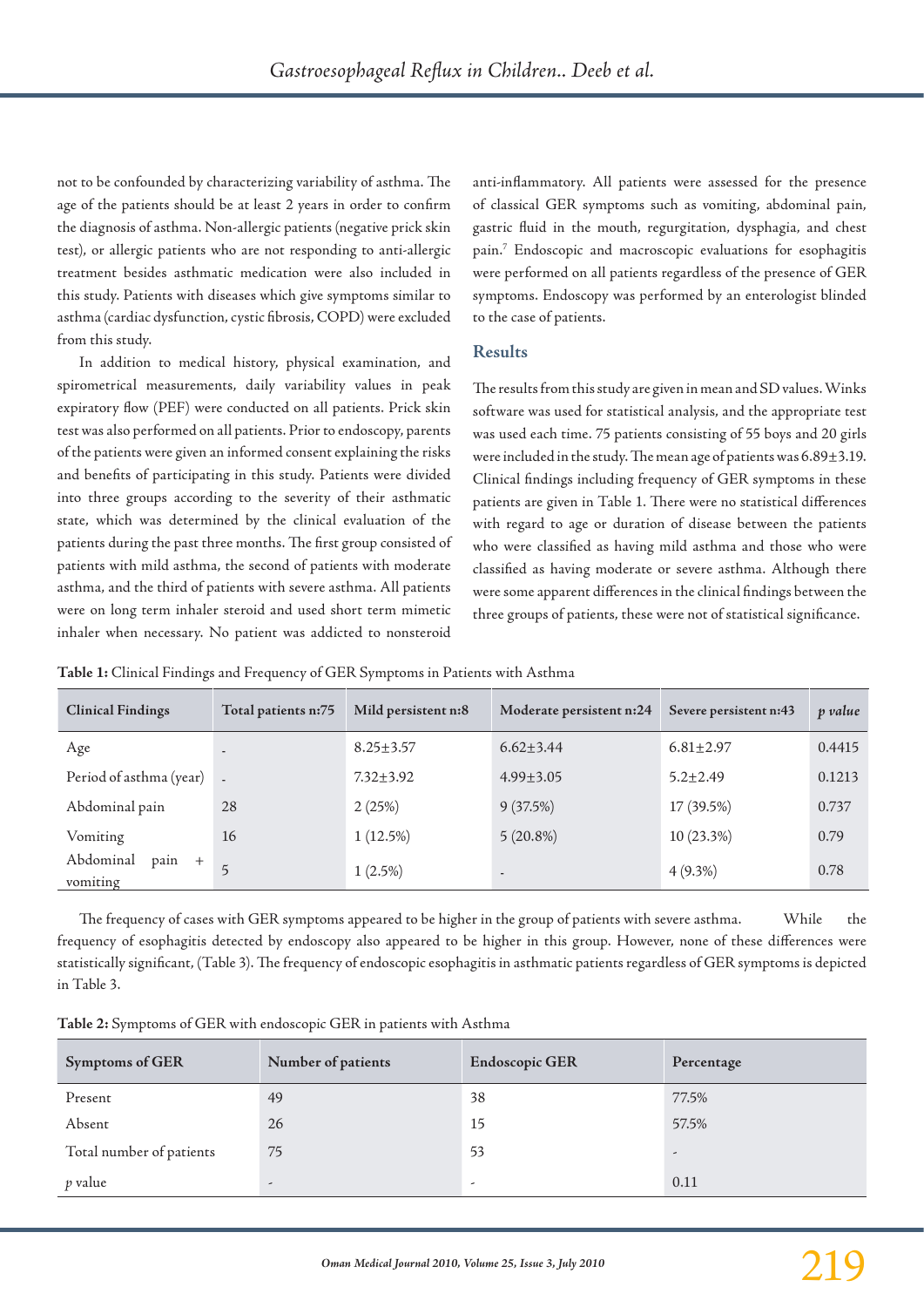| Clinical stage of asthma   | <b>Clinical GER</b><br>symptom     | Number of patients with<br><b>Clinical GER</b> symptom | Number of patients<br>with Endoscopic GER | Total number of patients<br>with Endoscopic GER |
|----------------------------|------------------------------------|--------------------------------------------------------|-------------------------------------------|-------------------------------------------------|
| Mild persistent (n:8)      | $Symptoms(+)$<br>$Symptoms(\cdot)$ | $4(50\%)$<br>$4(50\%)$                                 | 2(33%)<br>4(67%)                          | 6(75%)                                          |
| Moderate persistent (n:24) | $Symptoms(+)$<br>$Symptoms(-)$     | 14 (58%)<br>10(42%)                                    | 10 (71%)<br>4(29%)                        | 14 (58.3%)                                      |
| Severe persistent (n:43)   | $Symptoms(+)$<br>$Symptoms(-)$     | 31 (72%)<br>12 (28%)                                   | 22 (67%)<br>11 (33%)                      | 33 (76.7%)                                      |
| p value                    |                                    | 0.331                                                  | 0.237                                     |                                                 |

**Table 3:** Frequency of Endoscopic Esophagitis by GER Symptoms and Clinical Stage of Asthma

There was a higher frequency of GER symptoms was observed in the severe asthma group and a consistently higher ratio of endoscopic esophagitis in patients who exhibited classical GER symptoms, but the differences were not significant. A comparison with patients having nocturnal asthma attacks or nocturnal spasmodic cough revealed higher frequency of GER symptoms, which was not statistically significant, as well as higher frequency of esophagitis diagnosed endoscopically, which was statistically significant, (Table 4). While a higher frequency of endoscopic GER was noted in non allergic patients (negative prick skin test) with statistical significance. (Table 5)

**Table 4:** Frequency of GER Symptoms and Endoscopic GER in Patients with or without Nocturnal Asthma Attacks or Nocturnal Spasmodic Cough

| Symptoms                                                    | Number of patients (%)   | <b>Endoscopic GER</b> | <b>Clinical GER symptoms</b> |
|-------------------------------------------------------------|--------------------------|-----------------------|------------------------------|
| Presence of nocturnal attacks or spasmodic cough 50 (66.7%) |                          | 41 (82%)              | 34 (68%)                     |
| Absence of nocturnal attacks or spasmodic cough 25 (33.3%)  |                          | 12 (48%)              | 15 (60%)                     |
| <i>p</i> value                                              | $\overline{\phantom{0}}$ | 0.002                 | 0.492                        |

### **Table 5:** Frequency of endoscopic GER with Prick skin test**‑**

| Patient               | Number                   | <b>Endoscopic GER</b>    | Percentage(%)            |
|-----------------------|--------------------------|--------------------------|--------------------------|
| Prick skin test $(+)$ | 21                       | 11                       | 52%                      |
| Prick skin test(-)    | 54                       | 42                       | 76.3%                    |
| Number of patients    | 75                       | 53                       | $\overline{\phantom{a}}$ |
| p value               | $\overline{\phantom{a}}$ | $\overline{\phantom{a}}$ | 0.046                    |

### )**Table 6:** Medicaion of patients according to( NHLBI

| <b>Severity of Asthma</b>            | Grade2(consistent mild)                                                                                                                                                    | Grade3(consistent moderate) Grade4(consistent severe) |                                                             |
|--------------------------------------|----------------------------------------------------------------------------------------------------------------------------------------------------------------------------|-------------------------------------------------------|-------------------------------------------------------------|
| Number of patients (%)<br>medication | Low dose of ICS(long term) Moderate dose of ICS(long High dose of ICS(long<br>or leukotrien antagonist+short erm)+short term B2 agonists<br>term B2 agonist when necessary | when necessary                                        | term)+oral steroid+ short term<br>B2 agonist when necessary |

*ICS: inhaler cortico steroid*

### **Discussion**

GER and asthma may be present by chance in the same patient.<sup>8,9</sup> GER may also initiate an asthmatic attack or aggravate one induced by another factor.<sup>10</sup> On the other hand, asthma may increase the ratio of GER.<sup>11</sup> For these reasons, it is important to investigate GER in asthmatic patients who are refractory to classical asthmatic treatment. It has even been recommended to investigate the presence of GER in all asthmatic patients.<sup>12</sup>